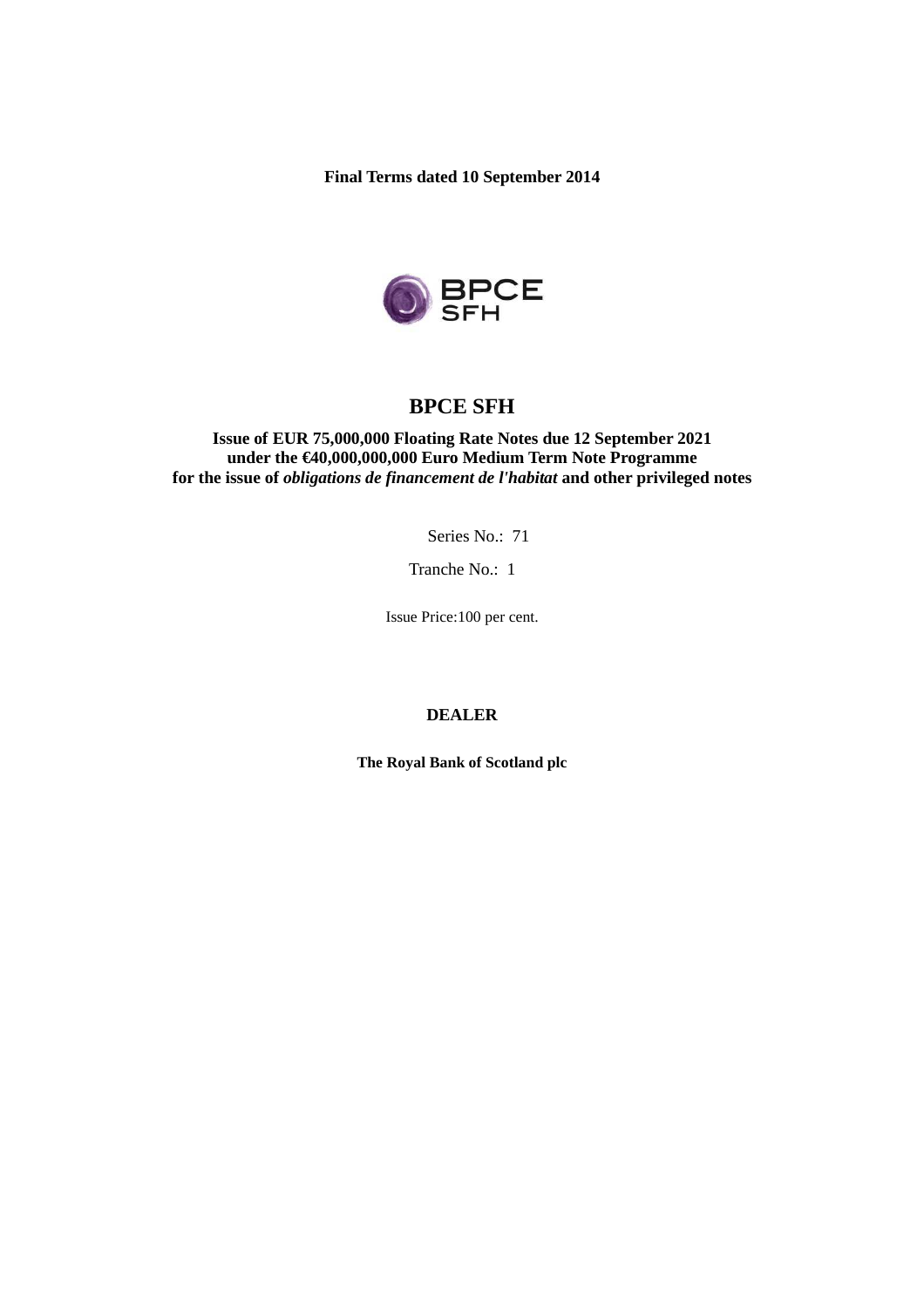### **PART A - CONTRACTUAL TERMS**

Terms used herein shall be deemed to be defined as such for the purposes of the Conditions set forth in the base prospectus dated 7 May 2014 which received visa No. 14-186 from the *Autorité des marchés financiers* (the "**AMF**") on 7 May 2014 the "**Base Prospectus**") which constitutes a base prospectus for the purposes of the Prospectus Directive (as defined below).

This document constitutes the final terms (the "**Final Terms**") relating tothe notes described herein (the "**Notes**") for the purposes of Article 5.4 of the Prospectus Directive and must be read in conjunction with such Base Prospectus. Full information on the Issuer and the offer of the Notes is only available on the basis of the combination of these Final Terms and the Base Prospectus. The Base Prospectus and these Final Terms are available for viewing on the websites of BPCE (www.bpce.fr) and of the AMF (www.amf-france.org) and during normal business hours at the registered office of the Issuer and at the specified office of the Paying Agent(s) where copies may be obtained.

"**Prospectus Directive**" means Directive 2003/71/EC of the European Parliament and of the Council of 4 November 2003 (as amended, including by the 2010 PD Amending Directive, to the extent implemented in the relevant Member State of the European Economic Area which has implemented the Prospectus Directive (each a "**Relevant Member State**")), and includes any relevant implementing measure of the Prospectus Directive in each Relevant Member State, and "**2010 PD Amending Directive**" means Directive 2010/73/EU of the European Parliament and of the Council of 24 November 2010 and includes any relevant implementing measure of the 2010 PD Amending Directive.

| 1.               | (i)                                       | <b>Series Number:</b>                      | 71                                                                                                                                                                                   |
|------------------|-------------------------------------------|--------------------------------------------|--------------------------------------------------------------------------------------------------------------------------------------------------------------------------------------|
|                  | (ii)                                      | <b>Tranche Number:</b>                     | 1                                                                                                                                                                                    |
|                  | (iii)                                     | which Notes become<br>Date on<br>fungible: | Not Applicable                                                                                                                                                                       |
| 2.               |                                           | <b>Specified Currency:</b>                 | Euro ("EUR")                                                                                                                                                                         |
| 3.               | <b>Aggregate Nominal Amount of Notes:</b> |                                            |                                                                                                                                                                                      |
|                  | (i)                                       | Series:                                    | EUR 75,000,000                                                                                                                                                                       |
|                  | (ii)                                      | Tranche:                                   | EUR 75,000,000                                                                                                                                                                       |
| $\overline{4}$ . | <b>Issue Price:</b>                       |                                            | 100 per cent. of the Aggregate Nominal Amount of the<br>Tranche                                                                                                                      |
| 5.               | <b>Specified Denomination(s):</b>         |                                            | Euro 100,000                                                                                                                                                                         |
| 6.               | (i)                                       | <b>Issue Date:</b>                         | 12 September 2014                                                                                                                                                                    |
|                  | (ii)                                      | <b>Interest Commencement Date:</b>         | <b>Issue Date</b>                                                                                                                                                                    |
| 7.               | <b>Final Maturity Date:</b>               |                                            | Interest Payment Date falling in or nearest to 12<br>September 2021                                                                                                                  |
|                  |                                           |                                            | Three $(3)$ month EURIBOR +0.24 per cent. Floating<br>Rate                                                                                                                           |
|                  |                                           |                                            | (further particulars specified below)                                                                                                                                                |
| 9.               |                                           | <b>Redemption/Payment Basis:</b>           | Subject to any purchase and cancellation or early<br>redemption, the Notes will be redeemed on the Final<br>Maturity Date at 100 per cent. of the Aggregate<br><b>Nominal Amount</b> |
| 10.              |                                           | <b>Change of Interest Basis:</b>           | Not Applicable                                                                                                                                                                       |
| 11.              |                                           | <b>Put/Call Options:</b>                   | Not Applicable                                                                                                                                                                       |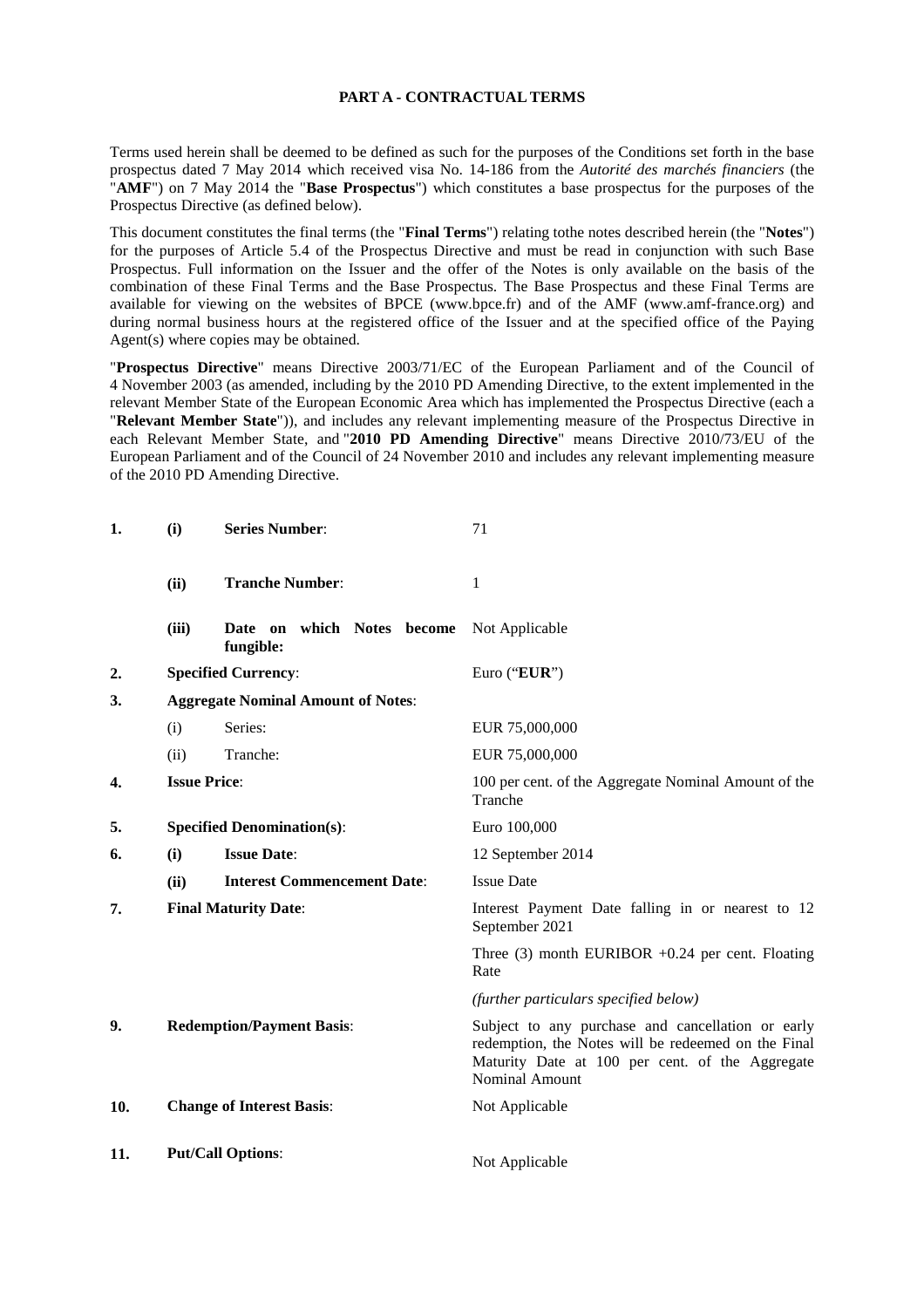**12. Date of corporate authorisations for issuance of Notes obtained**:

Decisions of the *Conseild'administration* (Board of Directors) of the Issuer (i) dated 19 Decembre 2013authorising the issue of *obligations de financement de l'habitat* and other resources benefiting from the *privilège* referred to in Article L.513-11 of the French Monetary and Financial Code (*Code monétaire et financier*) up to €7,000,000,000 for the period beginning on 1 January 2014 and ending on 31 December 2014 and (ii) dated 25 June 2014 authorising the quarterly programme of borrowings benefiting from such *privilège* up to €3,000,000,000for the third quarter of 2014.

#### **PROVISIONS RELATING TO INTEREST (IF ANY) PAYABLE**

| 13. |        | <b>Fixed Rate Notes Provisions:</b>                                                                                          | Not Applicable                                                                                                                                                                                                                                                                                                        |
|-----|--------|------------------------------------------------------------------------------------------------------------------------------|-----------------------------------------------------------------------------------------------------------------------------------------------------------------------------------------------------------------------------------------------------------------------------------------------------------------------|
| 14. |        | <b>Floating Rate Notes Provisions:</b>                                                                                       | Applicable                                                                                                                                                                                                                                                                                                            |
|     | (i)    | Interest Period(s):                                                                                                          | The period from and including (i) the Interest<br>Commencement Date to but excluding the First<br>Interest Payment Date and (iii) each successive<br>period thereafter from and including a Specified<br>Interest Payment Date and to but excluding the next<br>succeeding Specified Interest Payment Date.           |
|     | (ii)   | Specified Interest Payment Dates:                                                                                            | Quarterly in arrear on 12 December, 12 March, 12<br>June, 12 September in each year, starting on (and<br>including) the First Interest Payment Date up to (and<br>including) the Maturity Date, in each case subject to<br>adjustment in accordance with the Business Day<br>Convention set out in item $15(y)$ below |
|     | (iii)  | First Interest Payment Date:                                                                                                 | 12 December 2014                                                                                                                                                                                                                                                                                                      |
|     | (iv)   | <b>Interest Period Date:</b>                                                                                                 | <b>Interest Payment Date</b>                                                                                                                                                                                                                                                                                          |
|     | (v)    | <b>Business Day Convention:</b>                                                                                              | Modified Following Business Day Convention                                                                                                                                                                                                                                                                            |
|     | (vi)   | Business Centre(s) (Condition $5(a)$ ):                                                                                      | TARGET2                                                                                                                                                                                                                                                                                                               |
|     | (vii)  | Manner in which the Rate(s) of<br>Interest is/are to be determined:                                                          | <b>Screen Rate Determination</b>                                                                                                                                                                                                                                                                                      |
|     | (viii) | Party responsible for calculating the<br>Rate(s) of Interest and/or Interest<br>Amount(s) (if not the Calculation<br>Agent): | Not Applicable                                                                                                                                                                                                                                                                                                        |
|     | (ix)   | Screen Rate Determination (Condition<br>$5(c)(iii)(C))$ :                                                                    | Applicable                                                                                                                                                                                                                                                                                                            |
|     |        | Benchmark:                                                                                                                   | Three (3) month EURIBOR                                                                                                                                                                                                                                                                                               |
|     |        | <b>Relevant Time:</b>                                                                                                        | 11.00 a.m. Brussels time                                                                                                                                                                                                                                                                                              |
|     |        | Interest Determination Date(s):                                                                                              | Two (2) TARGET2 Business Days prior to the first                                                                                                                                                                                                                                                                      |
|     |        |                                                                                                                              | day of each Interest Period                                                                                                                                                                                                                                                                                           |
|     |        | Primary Source:                                                                                                              | Reuters Screen Page EURIBOR01                                                                                                                                                                                                                                                                                         |
|     |        | ence Banks (if Primary<br>Source is "Reference Banks"):                                                                      | Not Applicable                                                                                                                                                                                                                                                                                                        |
|     |        | <b>Relevant Financial Centre:</b>                                                                                            | Not Applicable                                                                                                                                                                                                                                                                                                        |
|     |        | Representative Amount:                                                                                                       | Not Applicable                                                                                                                                                                                                                                                                                                        |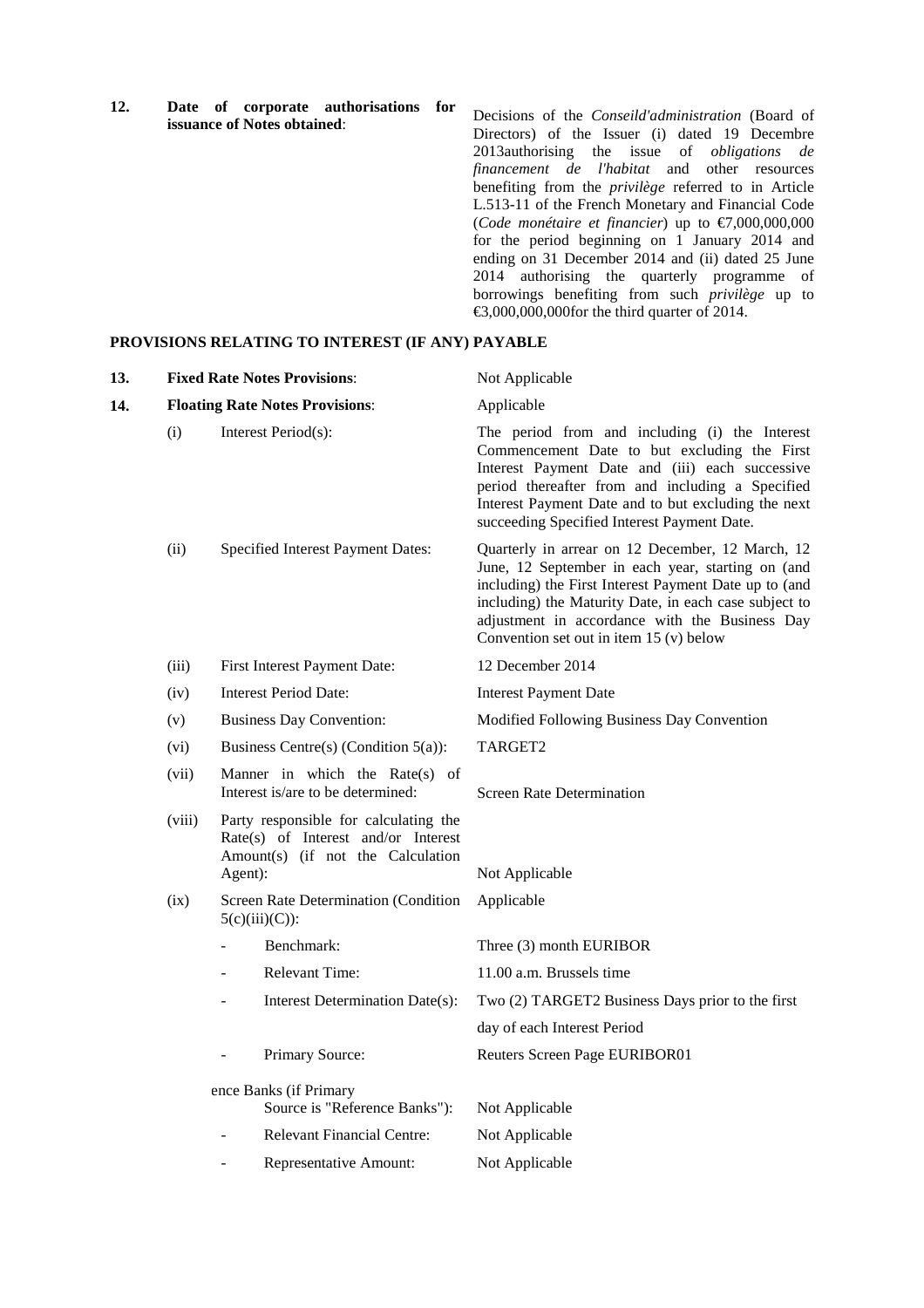|     |                                              | <b>Effective Date:</b>                                                                                            | Not Applicable                                                                       |  |
|-----|----------------------------------------------|-------------------------------------------------------------------------------------------------------------------|--------------------------------------------------------------------------------------|--|
|     |                                              | <b>Specified Duration:</b>                                                                                        | Not Applicable                                                                       |  |
|     | (x)                                          | Determination<br><b>FBF</b><br>(Condition)<br>$5(c)(iii)(B))$ :                                                   | Not Applicable                                                                       |  |
|     | $(x_i)$                                      | Determination<br>(Condition<br><b>ISDA</b><br>$5(c)(iii)(A))$ :                                                   | Not Applicable                                                                       |  |
|     | (xii)                                        | $Margin(s)$ :                                                                                                     | $+0.24$ per cent. <i>per annum</i>                                                   |  |
|     | (xiii)                                       | Rate Multiplier:                                                                                                  | Not Applicable                                                                       |  |
|     | (xiv)                                        | Minimum Rate of Interest:                                                                                         | Not Applicable                                                                       |  |
|     | $\left( xy\right)$                           | Maximum Rate of Interest:                                                                                         | Not Applicable                                                                       |  |
|     | (xvi)                                        | Day Count Fraction (Condition $5(a)$ ):                                                                           | Actual/360 (adjusted)                                                                |  |
| 15. | <b>Zero Coupon Notes Provisions</b>          |                                                                                                                   | Not Applicable                                                                       |  |
|     |                                              | PROVISIONS RELATING TO REDEMPTION                                                                                 |                                                                                      |  |
| 16. | <b>Call Option:</b>                          |                                                                                                                   | Not Applicable                                                                       |  |
| 17. | <b>Put Option:</b>                           |                                                                                                                   | Not Applicable                                                                       |  |
| 18. | <b>Final Redemption Amount of each Note:</b> |                                                                                                                   | EUR 100,000 per Specified Denomination                                               |  |
| 19. | <b>Redemption by Instalment:</b>             |                                                                                                                   | Not Applicable                                                                       |  |
| 20. |                                              | <b>Early Redemption Amount:</b>                                                                                   |                                                                                      |  |
|     |                                              | Early Redemption Amount(s) of each Note<br>payable on early redemption as set out in the<br>Terms and Conditions: | EUR 100,000 per Specified Denomination                                               |  |
| 21. |                                              | <b>Purchases (Condition 6(h)):</b>                                                                                | The Notes purchased may be held and resold as set out<br>in the Terms and Conditions |  |

in the Terms and Conditions

# **GENERAL PROVISIONS APPLICABLE TO THE NOTES**

| 22. |          | <b>Governing law:</b>                                                                                                              | French law                      |
|-----|----------|------------------------------------------------------------------------------------------------------------------------------------|---------------------------------|
| 23. |          | <b>Form of Notes:</b>                                                                                                              | Dematerialised Notes            |
|     | (i)      | Form of Dematerialised Notes:                                                                                                      | Bearer Form <i>(au porteur)</i> |
|     | (ii)     | <b>Registration Agent:</b>                                                                                                         | Not Applicable                  |
|     | (iii)    | Temporary Global Certificate:                                                                                                      | Not Applicable                  |
| 24. |          | <b>Financial Centre(s) or other special</b><br>provisions relating to payment dates for<br>the purposes of Condition $7(g)$ :      | Not Applicable                  |
| 25. |          | <b>Talons for future Coupons or Receipts to</b><br>be attached to Definitive Materialised<br>Notes (and dates on which such Talons |                                 |
|     | mature): |                                                                                                                                    | Not Applicable.                 |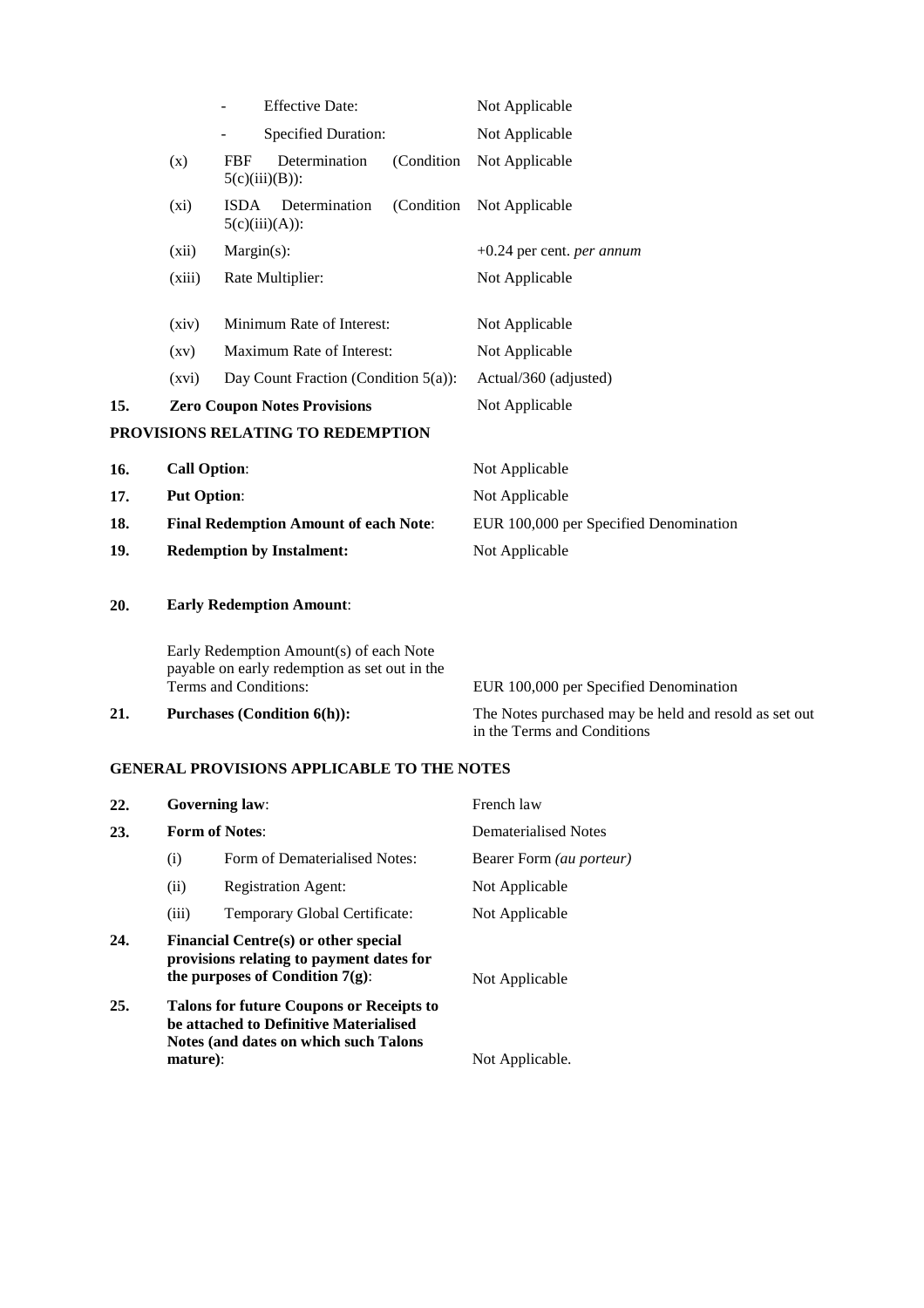| 26.            | Masse: | Contractual <i>Masse</i> shall apply                                                                                                   |
|----------------|--------|----------------------------------------------------------------------------------------------------------------------------------------|
|                |        | The initial Representative will be:<br>Mr. Sylvain Thomazo<br>20, rue Victor Bart<br>78000 Versailles                                  |
|                |        | France                                                                                                                                 |
|                |        | Name and address of the alternate Representative:<br>Sandrine d'Haussy<br>69, avenue Gambetta<br>94100 Saint Maur des Fosses<br>France |
| <b>GENERAL</b> |        |                                                                                                                                        |
|                |        |                                                                                                                                        |

The aggregate principal amount of Notes issued has been translated into Euro at the rate of [●] per cent. producing a sum of: Not Applicable

## **RESPONSIBILITY**

I accept responsibility for the information contained in these Final Terms.

Signed on behalf of BPCE SFH:

By: Jean-Philippe Berthaut, *Directeur Général Délégué*

Duly authorised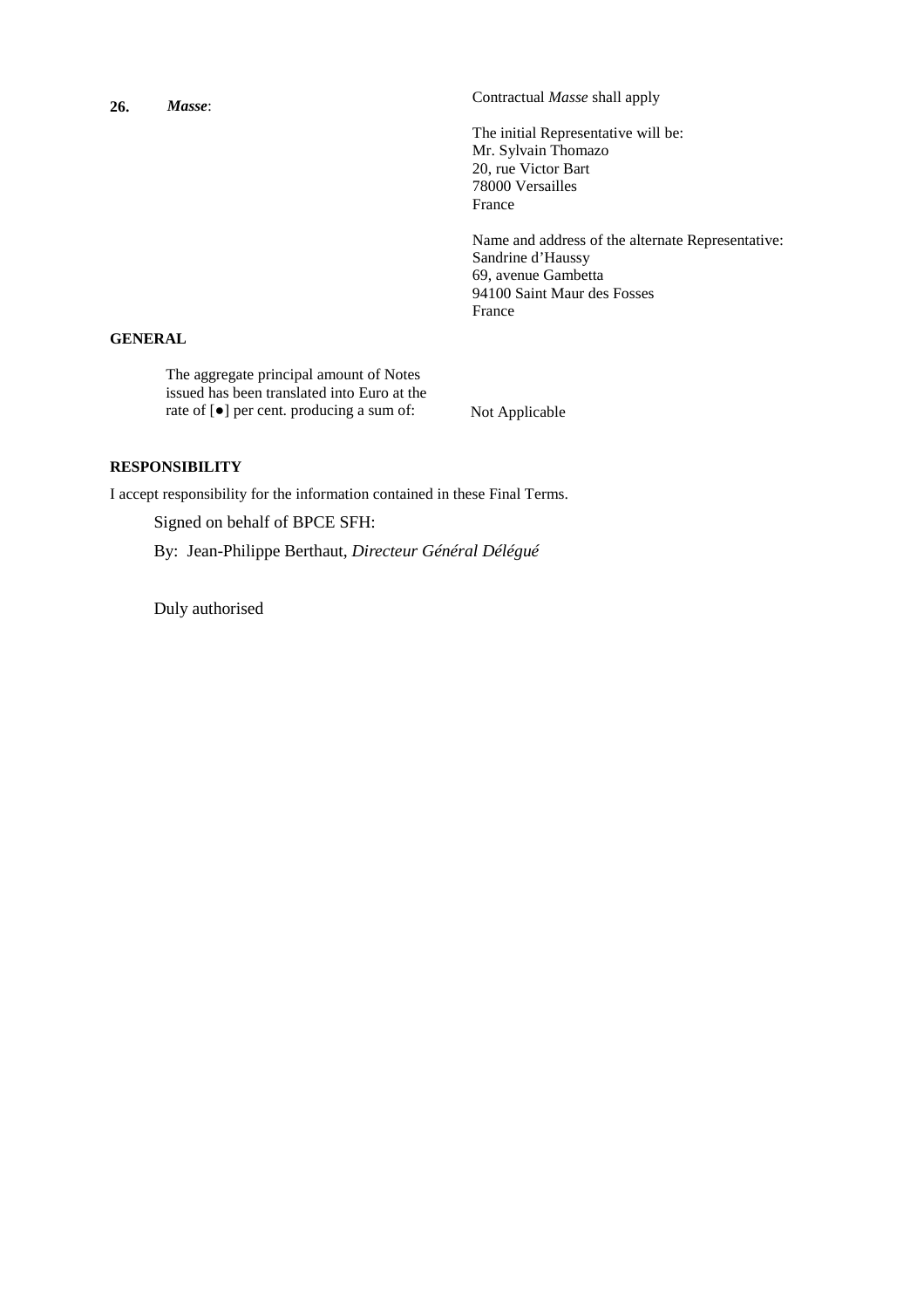## **PART B - OTHER INFORMATION**

## **1. LISTING AND ADMISSION TO TRADING**

| (i)  | $Listing(s)$ :                                                                                                                                                                                         | <b>Euronext Paris</b>                                                                                                                                                                                                                                                                                                                                                                                                                                                                                                              |
|------|--------------------------------------------------------------------------------------------------------------------------------------------------------------------------------------------------------|------------------------------------------------------------------------------------------------------------------------------------------------------------------------------------------------------------------------------------------------------------------------------------------------------------------------------------------------------------------------------------------------------------------------------------------------------------------------------------------------------------------------------------|
| (ii) | (a) Admission to trading:                                                                                                                                                                              | Application has been made by the Issuer (or on its<br>behalf) for the Notes to be admitted to trading on<br>Euronext Pariswith effect from the Issue Date.                                                                                                                                                                                                                                                                                                                                                                         |
|      | (b) Regulated Markets or equivalent markets<br>on which, to the knowledge of the Issuer,<br>securities of the same class of the Notes to be<br>admitted to trading are already admitted to<br>trading: | Not Applicable                                                                                                                                                                                                                                                                                                                                                                                                                                                                                                                     |
| (ii) | Estimate of total expenses related to<br>admission to trading:                                                                                                                                         | <b>EUR 4,000</b>                                                                                                                                                                                                                                                                                                                                                                                                                                                                                                                   |
| 2.   | <b>RATINGS</b>                                                                                                                                                                                         |                                                                                                                                                                                                                                                                                                                                                                                                                                                                                                                                    |
|      | Ratings:                                                                                                                                                                                               | The Notes to be issued are expected to be rated:                                                                                                                                                                                                                                                                                                                                                                                                                                                                                   |
|      |                                                                                                                                                                                                        | S&P:AAA                                                                                                                                                                                                                                                                                                                                                                                                                                                                                                                            |
|      |                                                                                                                                                                                                        | Moody's:Aaa;                                                                                                                                                                                                                                                                                                                                                                                                                                                                                                                       |
|      |                                                                                                                                                                                                        | Each of the above agencies is established in the<br>European Union and has applied for registration under<br>1060/2009<br>Regulation<br>(EC)<br>of the<br>European<br>Parliament and the Council of 16 September 2009 on<br>credit rating agencies, as amended (the "CRA<br><b>Regulation</b> ") and included in the list of registered<br>credit rating agencies published on the website of the<br>European<br>Securities<br>and<br><b>Markets</b><br>Authority<br>(www.esma.europa.eu) in accordance with the CRA<br>Regulation |
| 3.   |                                                                                                                                                                                                        | <b>INTERESTS OF NATURAL AND LEGAL PERSONS INVOLVED IN THE ISSUE/OFFER</b>                                                                                                                                                                                                                                                                                                                                                                                                                                                          |
|      |                                                                                                                                                                                                        | Save as discussed in "Subscription and Sale" and "Risk factors – Risks related to the Issuer - Certain                                                                                                                                                                                                                                                                                                                                                                                                                             |

conflicts of interest", so far as the Issuer is aware, no person involved in the offer of the Notes has an

### **4. OPERATIONAL INFORMATION**

interest material to the issue/offer.

| <b>ISIN</b> Code:                                                                                                                                        | FR0012144277             |
|----------------------------------------------------------------------------------------------------------------------------------------------------------|--------------------------|
| Common Code:                                                                                                                                             | 110729847                |
| Depositaries:                                                                                                                                            |                          |
| (a)<br>uroclear France to act as Central<br>Depositary:                                                                                                  | Yes                      |
| (b)<br>Common Depositary for Euroclear<br>Bank and Clearstream Banking,<br>sociétéanonyme:                                                               | No                       |
| Any clearing system(s) other than Euroclear<br>Bank S.A./N.V. and Clearstream Banking,<br>sociétéanonymeand the relevant identification<br>$number(s)$ : | Not Applicable           |
| Delivery:                                                                                                                                                | Delivery against payment |